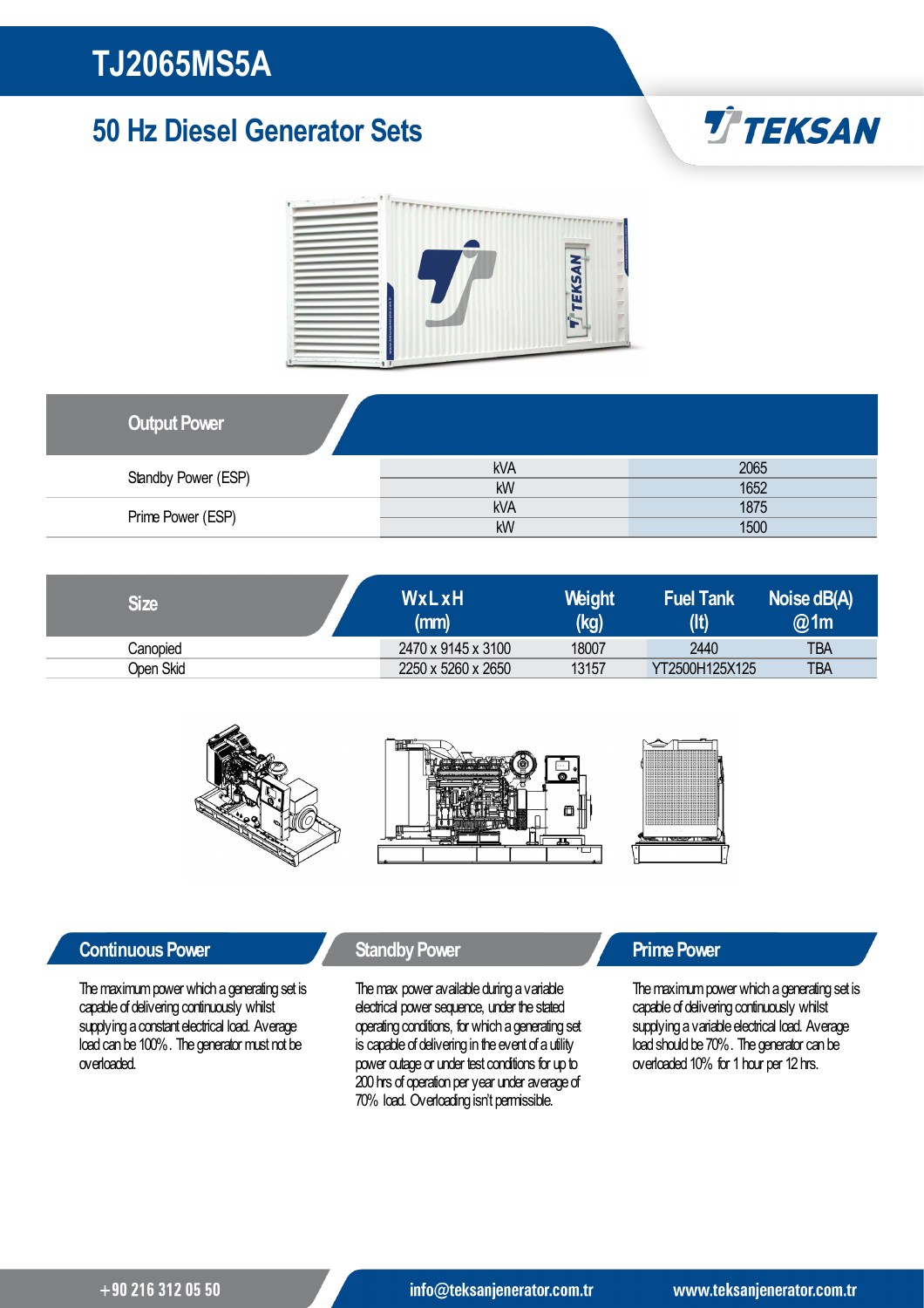### 50 Hz Diesel Generator Sets



Engine

| Manufacturer                       |             | <b>MITSUBISHI</b>       |
|------------------------------------|-------------|-------------------------|
| Model                              |             | S16R-PTA2               |
| No of Cylinders                    |             | 16                      |
| <b>Cylinder Configuration</b>      |             | V TYPE                  |
| Displacement                       | lt          | 65,37                   |
| Bore                               | mm          | 170                     |
| <b>Stroke</b>                      | mm          | 180                     |
| Compression Ratio                  |             | 13,5:1                  |
| Aspiration                         |             | TURBOCHARGE-AFTERCOOLER |
| Governor Type                      |             | <b>ELECTRONIC</b>       |
| Cooling System                     |             | <b>WATER</b>            |
| Coolant Capacity                   | lt          | 345                     |
| Lubrication Oil Capacity           | It          | 230                     |
| <b>Electrical System</b>           | <b>VDC</b>  | 24                      |
| Speed / Frequency 50 Hz            | rpm         | 1500 rpm / 50 Hz        |
| Engine Gross Power (Standby 50 Hz) | kW          | 1790                    |
| Fuel Consumption 110 % 50 Hz       | lt/h        | 452                     |
| Fuel Consumption 100 % 50 Hz       | lt/h        | 403                     |
| Fuel Consumption 75 % 50 Hz        | lt/h        | 304                     |
| Fuel Consumption 50 % 50 Hz        | lt/h        | 219                     |
| Exhaust Outlet Temperature 50 Hz   | $^{\circ}C$ | 524                     |
| Exhaust Gas Flow 50 Hz             | m3/dk       | 379                     |
| Combustion Air Flow 50 Hz          | m3/dk       | 143                     |
| Cooling Air Flow 50 Hz             | m3/dk       | 2040                    |
|                                    |             |                         |

| <b>Alternator</b> |
|-------------------|
|-------------------|

| Manufacturer                      |            | <b>MARELLI</b>                                                               |  |
|-----------------------------------|------------|------------------------------------------------------------------------------|--|
| Model                             |            | <b>MJB450LB4</b>                                                             |  |
| No of Phases                      |            | 3                                                                            |  |
| Power Factor                      |            | 0,8                                                                          |  |
| No of Bearings                    |            | <b>SINGLE</b>                                                                |  |
| No of Poles                       |            | 4                                                                            |  |
| No of Leads                       |            | 6                                                                            |  |
| Voltage Regulation (Steady State) |            | $\pm$ %0,5 [In Steady State, Speed from (-%2)<br>to $(+\%5)$ and CosØ=0,8-1] |  |
| <b>Insulation Class</b>           |            | Н                                                                            |  |
| Degree of Protection              |            | IP <sub>23</sub>                                                             |  |
| <b>Excitation System</b>          |            | AVR (Automatic Voltage Regulator),<br><b>Brushless</b>                       |  |
| Connection Type                   |            | <b>STAR</b>                                                                  |  |
| Total Harmonic Content (No Load)  |            | < %2                                                                         |  |
| Frequency                         | Hz         | 50                                                                           |  |
| Voltage Output 50 Hz              | <b>VAC</b> | 230 / 400                                                                    |  |
| Rated Power (Standby) 400_50 Hz   |            | 2065                                                                         |  |
| Efficiency (4/4_400 V_50 Hz)      |            | 96,2                                                                         |  |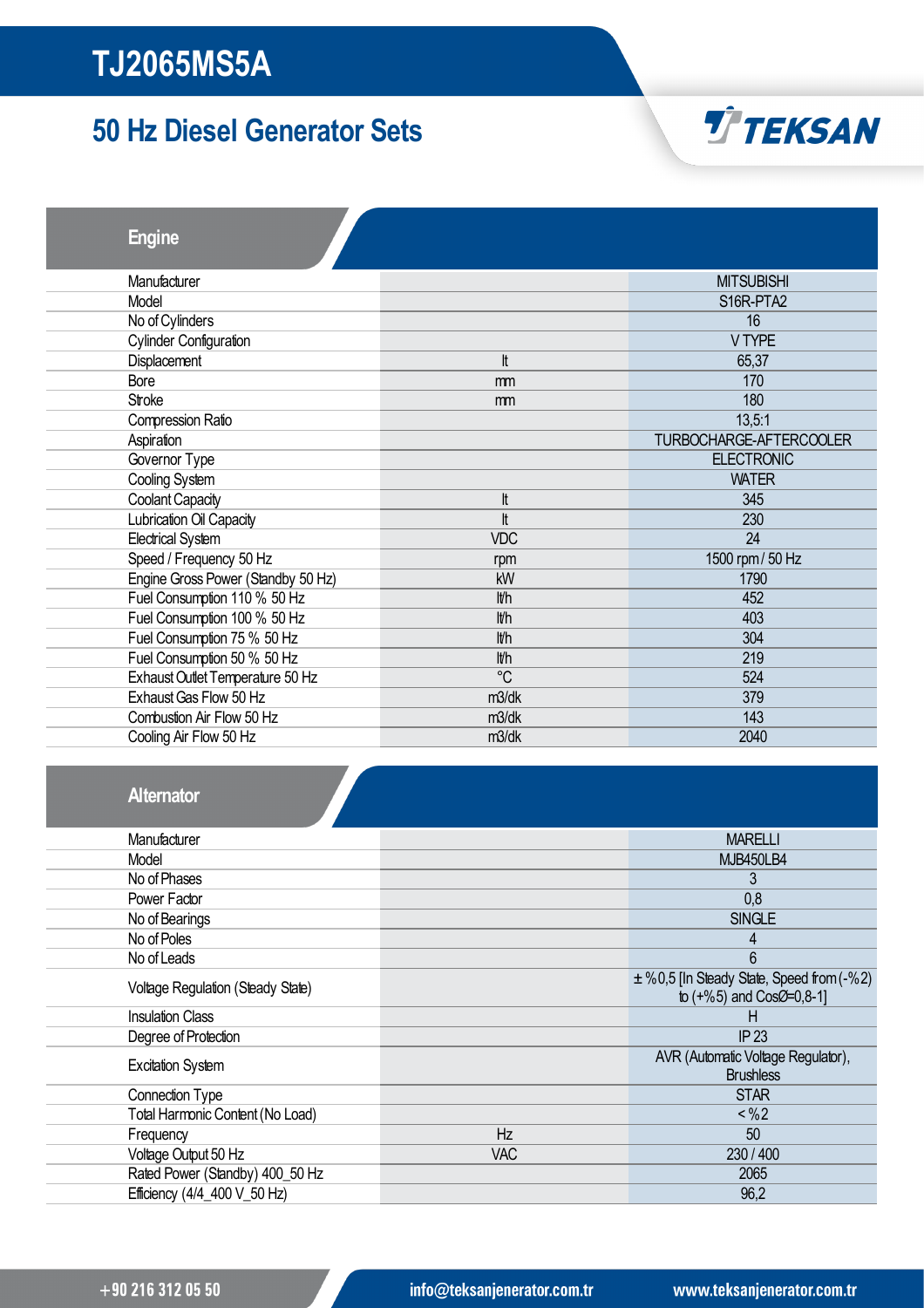### 50 Hz Diesel Generator Sets

# **TTEKSAN**

#### Standard Equipments

#### **Engine**

In Teksan generator sets, leading engine brands that have state of the art technology and have compliance with ISO 8528, ISO 3046, BS 5514, DIN 6271 standarts, are being used. These engines with low fuel consumption, provide accurate speed setting and order, mount to the fuel pump, also have mechanic or electronic type governors.

#### **Alternator**

In products Teksan produced, leading alternator brands of the world that have state of the art technology, high quality, productivity and durability, are being used. All alternators, which pass necessary test process and found appropriate according to EC 60034-1; CEI EN 60034-1; BS 4999- 5000; VDE 0530, NF 51- 100,111; OVE M-10, NEMA MG 1.22. standarts, have bearing system that does not need maintenance, with electronic type voltage regulator providing voltage setting.

#### Control Panel

Standard control panel, that is used in Teksan generator sets, ensures comfortable and safe usage. All measured and statistical parameters, operating modes, notice and alarms and condition of generator, are monitored easily from the control panel. On the front of the panel's metal body has electronic control module and the emergency stop button and the panel's metal body is made of steel sheet and is painted with electrostatic powder paint.

Teksan offers panel design and solutions that comply with special requirements of customers as well as quality standard panels.

#### Chassisand Fuel Tank

Chassis is manufactured from steel that has features and durability for carrying burden of generator set. Thanks to its rigid structural design and anti-vibration mounts, it reduces vibration level to minimum. All chassis contain lifting lugs. Apart from chassises that are produce by Teksan, special solutions that design in accordance with customer desires, make transportation and positioning easier.

In less than 1600 kVA power generator sets, fuel tank is produced integratedly to the chassis. In more than 1600 kVA power generator sets, rectangular type fuel tank is provided with generator set seperately. In all types of fuel tank have its level and indicator.

#### Cooling System

System, that consists of quality industrial - type radiator, expansion tank and cooler fan, keeps the temprature of generator set's equipments constant at a proper level.



#### Canopy Features

**TEKSAN** Standard Canopies' default features are as follows;

- Compatible with 2000/14/EC directives, certified noise emission level,
- 2 or 4 points transport possibility according to cabin size,
- Hidden exhaust inside the canopy,
- Emergency stop button located on the canopy,
- **■** Improved air suction channel to ensure homogenous cooling in the canopy,
- Radiator air outlet and exhaust with designed towards above,
- $\blacksquare$  Lid on cab that provides to be filled up water and antifreeze easily to the radiator,
- Amplified paint system against corrosion and rust,
- **■** Improved performance in terms of sound insulation,
- Demounted parts that make transportation and maintenance easier,

As well as the standard range of canopies, TEKSAN can also design tailormade canopies with specific sound level or size upon customer requests.

#### Optional Equipments

Some Optional Equipments that Teksan provides with Generator Sets;

- Medium voltage alternator,
- Remote radiator applications,
- Automatic fuel filling system,
- Fuel tank, oil pan, dashboard, alternator, coil heaters,
- Alternator with double AVR and PMG,
- Synchronization systems,
- The generator output breaker,
- Grid-generator transfer switches,
- Accordance with the specific volume of demand-insulated cabins,
- Seismic solutions,
- Trailer,
- Remote monitoring.